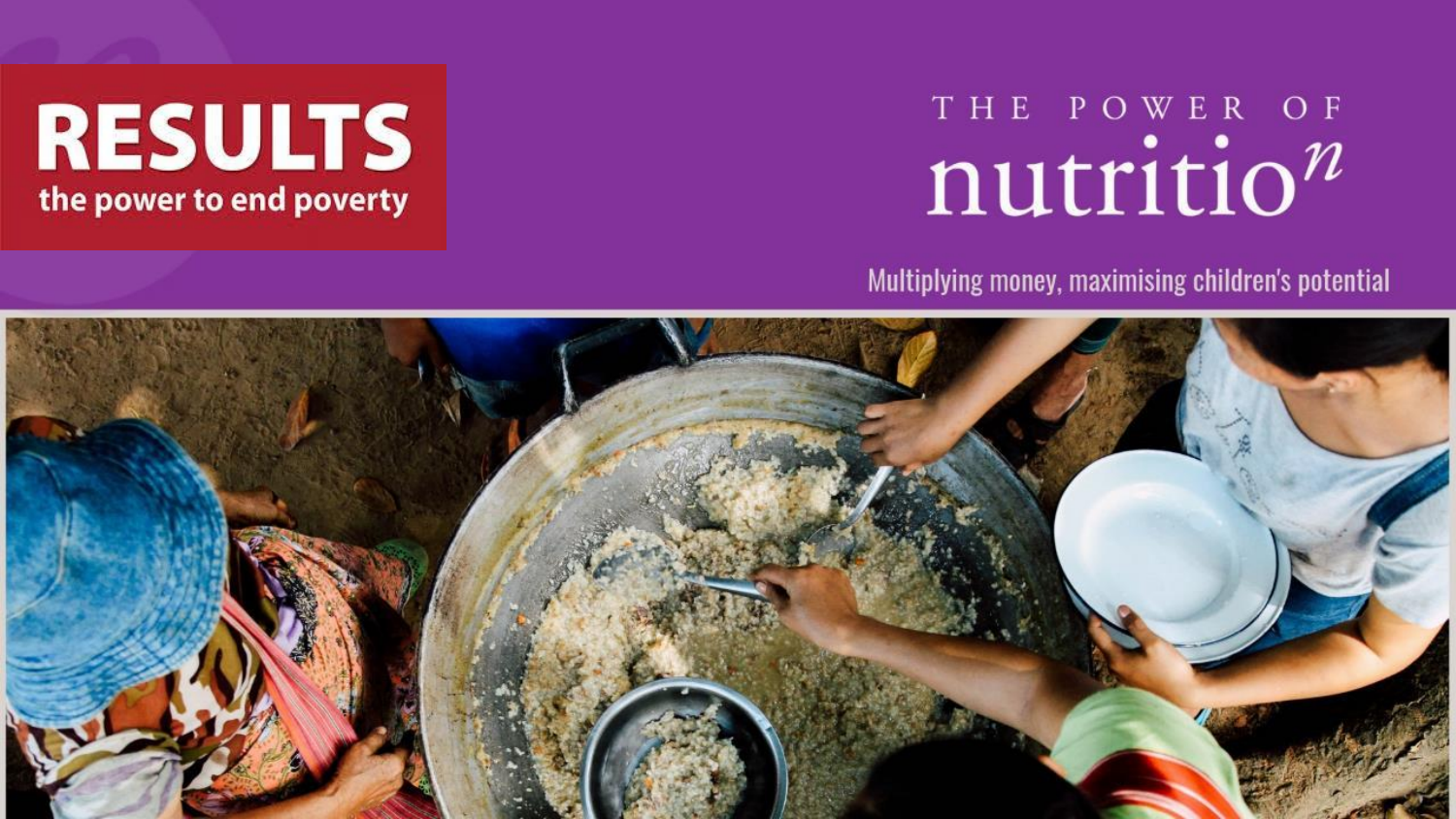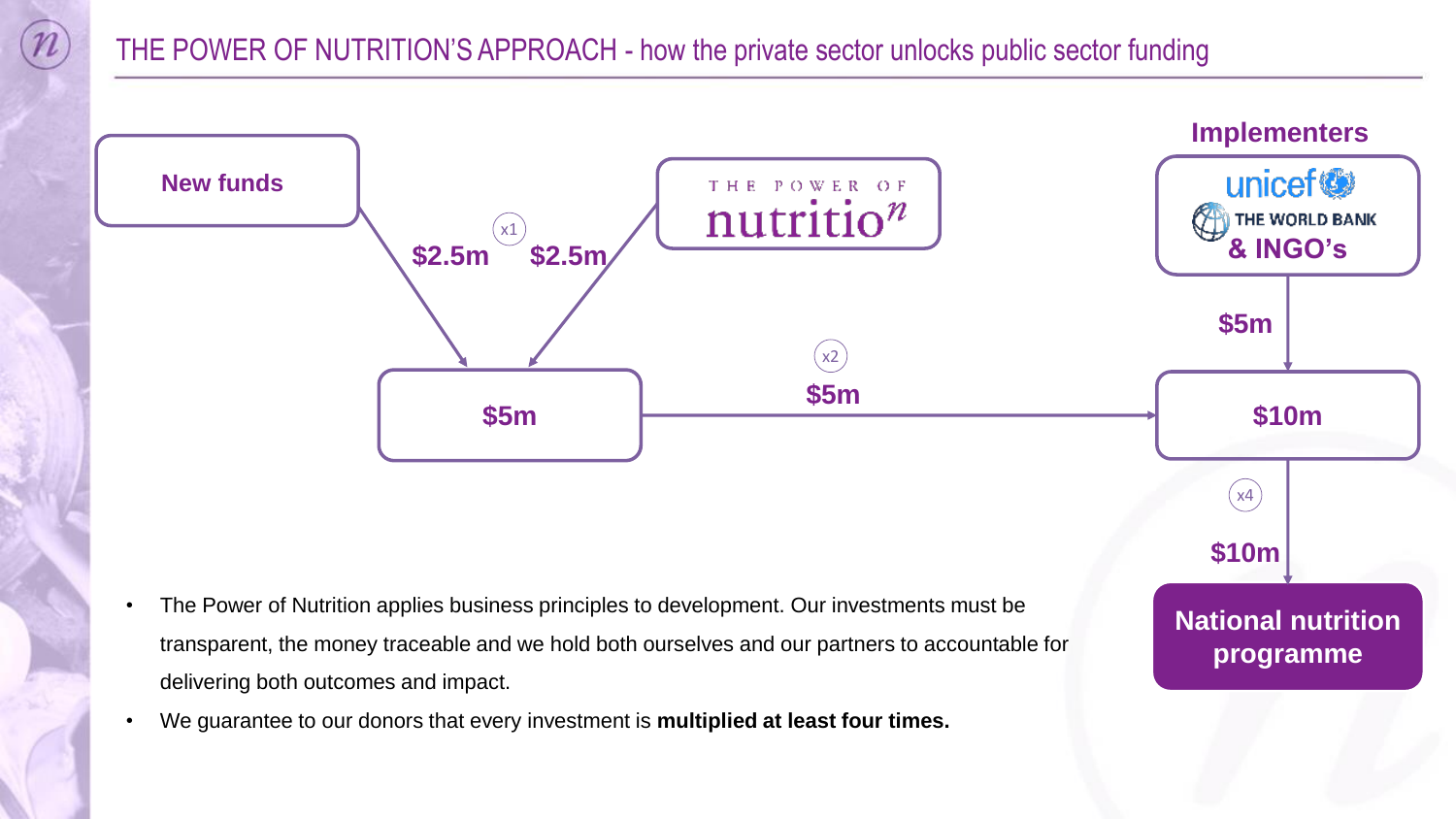## A PLATFORM FOR PARTNERSHIPS – OUR INDONESIA PROGRAMME

#### KEY PARTNERS WORLD BANK GROUP • Government of Indonesia • Provincial Government of West Java • Provincial Government of NTT **NUTRITION Save the Children** • The World Bank • Nutrition International **Nourish Life** • Save the Children **Global Affairs Australian Government** • Australian Government (DFAT) Canada **Department of Foreign Affairs and Trade** • Global Affairs Canada • Asia Philanthropy Circle **ASIA** GlaxoSmithKline **PHILANTHROPY** • GlaxoSmithKline **CIRCLE Unilever** EXPECTED IMPACT Unilever Over a five-year period, this programme will enable: • **3.3 million people** including 734,100 women, Aceh 489,343 children under two, and 1.45m North Sumatra adolescent girls **to access high impact nutrition**  East **services** and Kalimantan West Kalimantan • contribute to 4,794 lives saved, 6,314 cases of West Sumatra Central stunting averted, and 161,724 cases of anaemia West Sulaw South Sumatra averted.Bengkulu Lampung Central Java

<30%  $30 - 40%$  $141 - 50\%$ >50%

Bante

WestJava

East Java

**Stunting Rates across Indonesia**\* *\*(Riskesdas 2018)*

West Papua

Papua

North

Gorontalo

South

West Nusa Tenggara

Sulawesi

Central Sulawesi

South East

Sulawesi

East Nusa Tenggara

Sulawesi

North Maluku

Maluki

| <b>Partner</b>                                           | <b>Funding Amount</b> |
|----------------------------------------------------------|-----------------------|
| The Power of Nutrition                                   | \$5m                  |
| Save the Children UK &<br><b>Nutrition International</b> | \$5m                  |
| <b>Total Programme Size</b>                              | \$10m                 |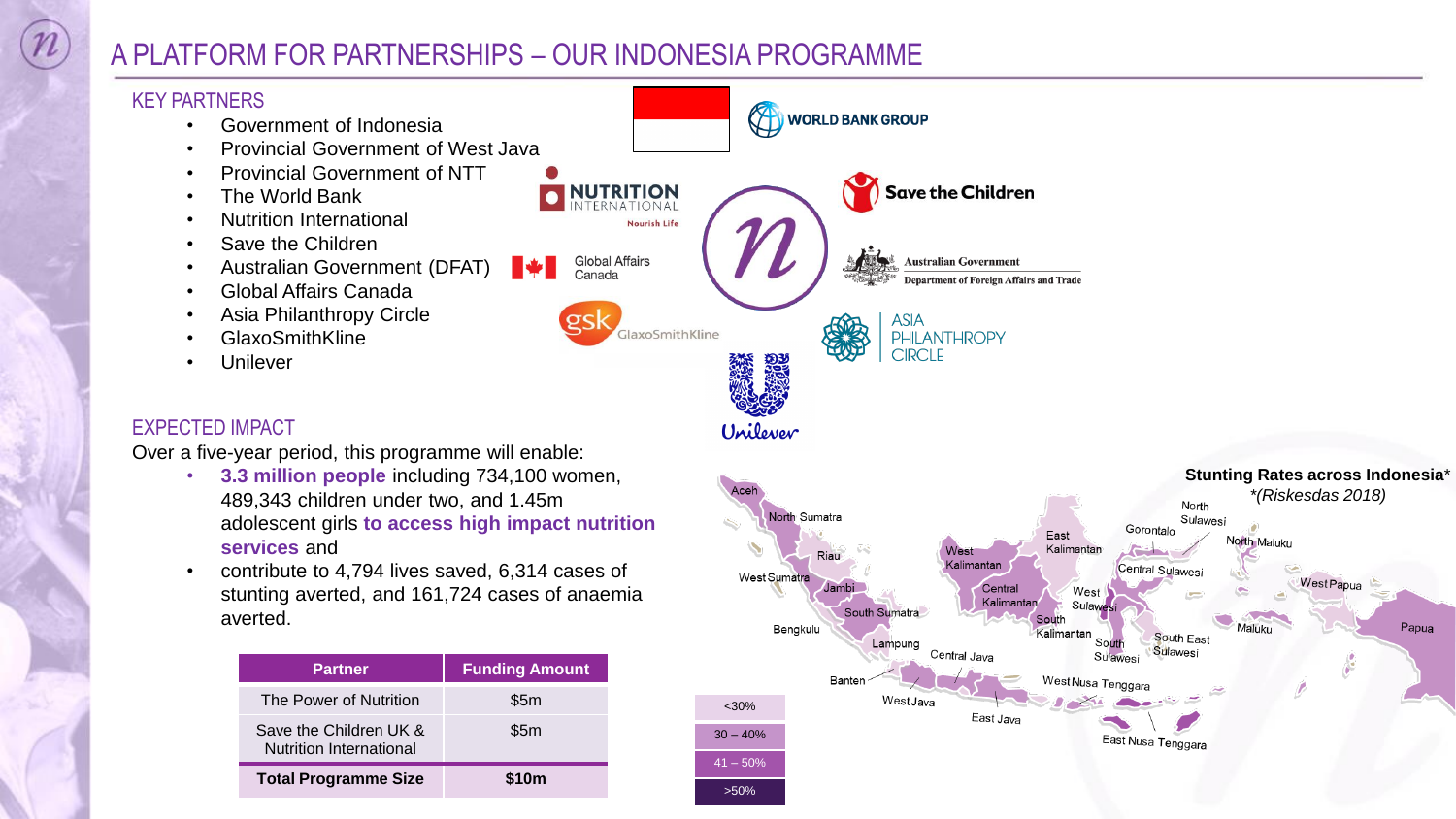# THE POWER OF NUTRITION'S PORTFOLIO

To date, The Power of Nutrition has **active investments in 11 countries**, for a portfolio worth over **\$420 million**, with further programmes planned in our pipeline.

It has been estimated that these 11 investments will enable **27.4 million children and 12.9 million women** to access vital nutrition services and products.



Our current portfolio comprises: